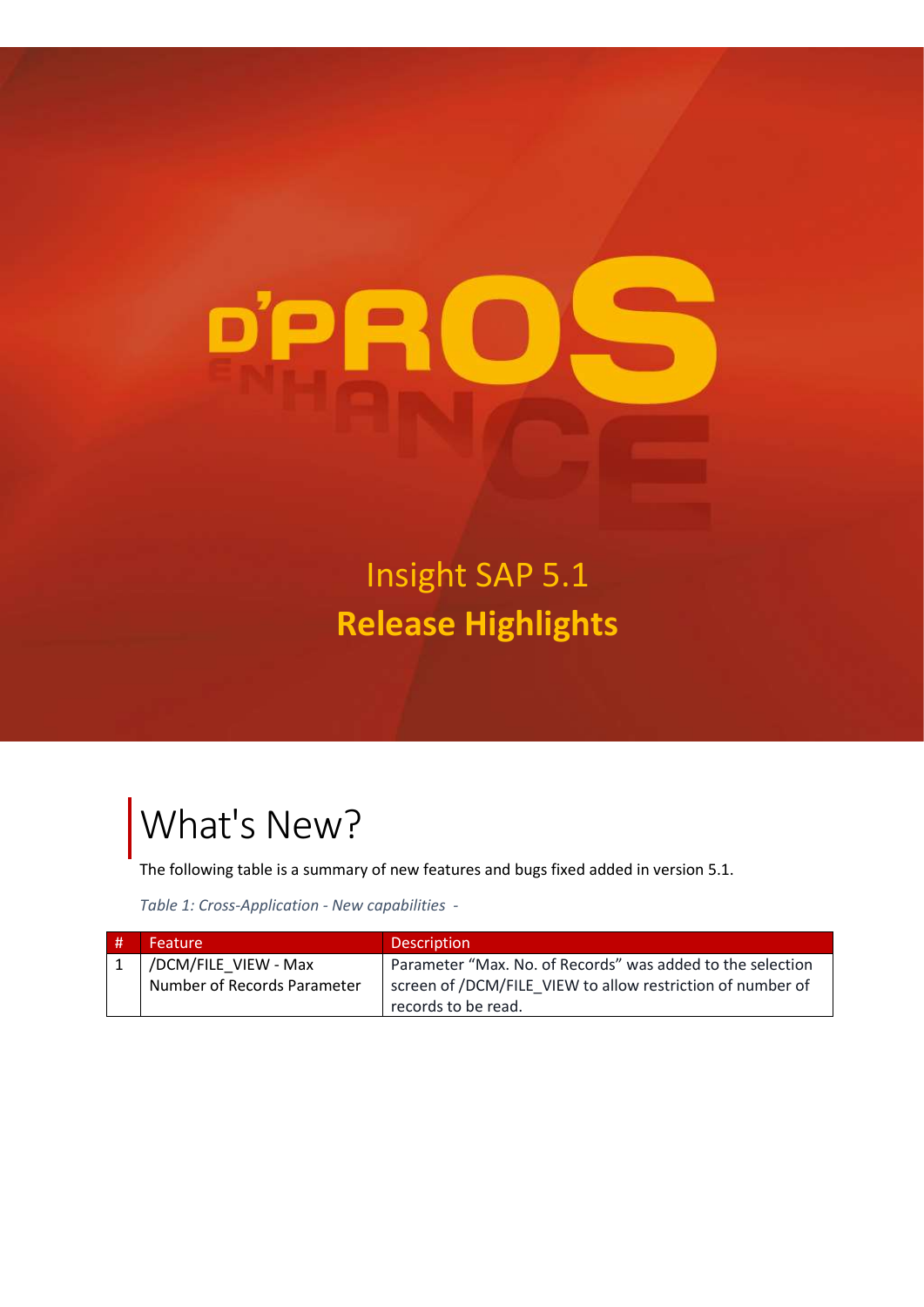

## *Table 2: Insight Publisher - New capabilities -*

| # | Feature                        | <b>Description</b>                                            |
|---|--------------------------------|---------------------------------------------------------------|
| 1 | Support Values Longer Than 255 | When being called in "Read in local memory only" mode, cell   |
|   | Characters                     | values aren't being truncated to 255 characters anymore.      |
|   |                                | This includes comment columns.                                |
|   | /DCM/ADA\$REC COUNT -          | The placeholder /DCM/ADA\$REC_COUNT (can be used in           |
|   | Number of Data Records W/O     | email subject, text, etc.) now counts only the number of data |
|   | Totals                         | records, w/o total/subtotals lines.                           |
|   |                                | New placeholder /DCM/ADA\$REC_COUNT_A, which counts           |
|   |                                | also total lines, was introduced.                             |

## *Table 3: Insight Publisher - Bug Fixes -*

| $\#$           | <b>Bug</b>                                                                                             |
|----------------|--------------------------------------------------------------------------------------------------------|
| $\mathbf{1}$   | While trying to open in Power query (Query function in Excel) an XLSX file generated by                |
|                | Publisher, the data sheet was being truncated: Only first 3 rows and 4 columns are set, due to         |
|                | incorrect metadata in the generated file.                                                              |
| $\overline{2}$ | In case of split by ALV layout field, when total is set with totals above entries, the generated files |
|                | were disrupted (Records were spread incorrectly, The first record was omitted).                        |
| 3              | In HTML format, Key columns were colored in Key color (Blue) even when a row/cell color is set.        |
| 4              | For distribution method e-mail, when SAP user is set as sedner, in case of split by an ALV layout      |
|                | field, only for the first split the sender was set with user (name + address), while the following     |
|                | emails were set with e-mail only.                                                                      |
| 5              | During execution of Publisher, In some special cases in which the logical group of the ALV layout      |
|                | is determined according to the transaction, number range /DPS/RET L is being used internally.          |
|                | In case the number range reached the max interval, runtime error occured due to uncaught               |
|                | exception /DCM/CX_CA_NUMBER_RANGE_WARN.                                                                |
| 6              | During generation of XLSX file, Long timestamp (e.g. data element TIMESTAMPL) column led to            |
|                | runtime error CALL METHOD CONFLICT TYPE (Exception CX SY DYN CALL ILLEGAL TYPE) in                     |
|                | method /DCM/CL_CA_DD_ELEM_TYPE=>STRING EXT GET.                                                        |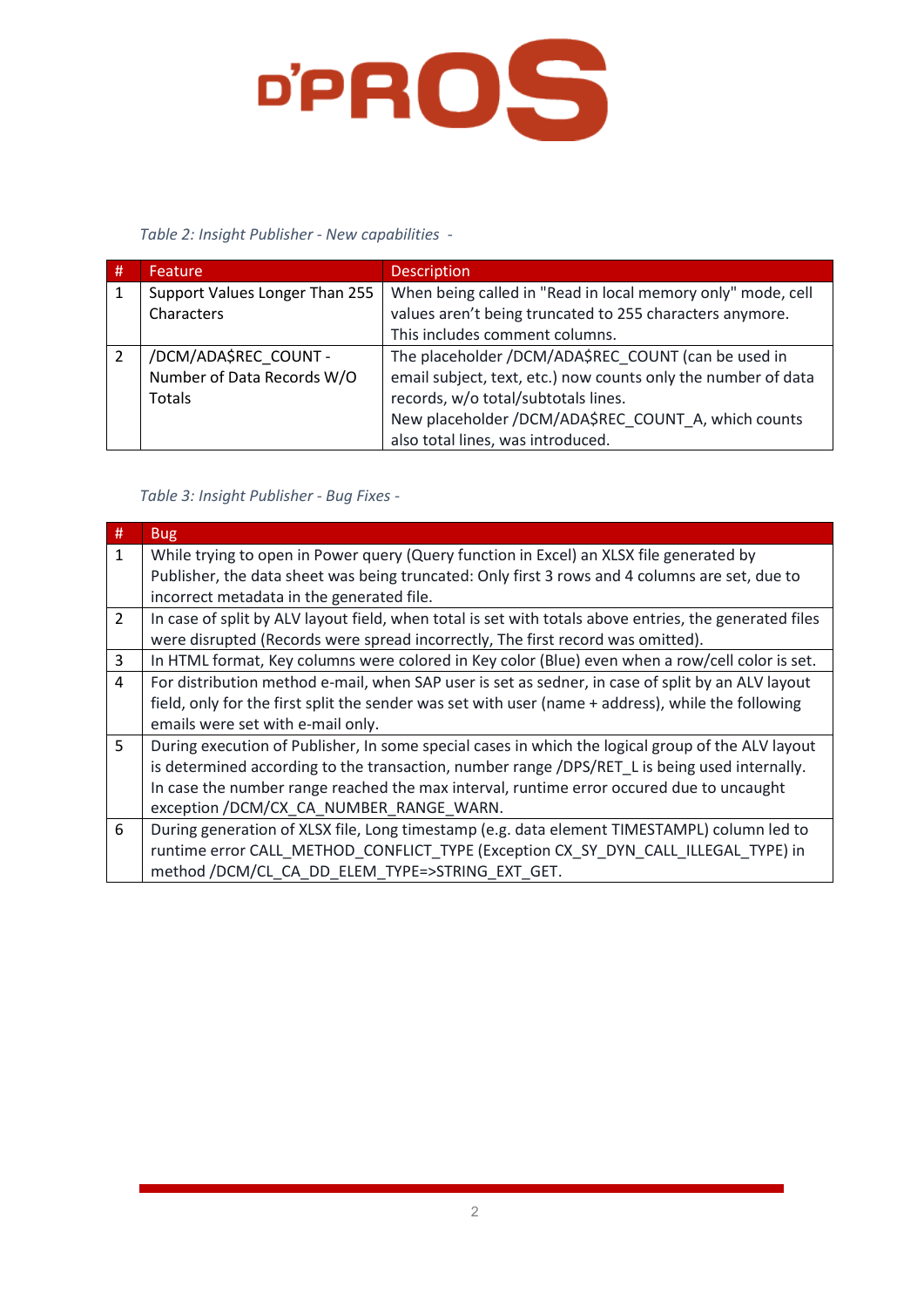

## *Table 4: Insight Creator (Formerly Rainbow) - New capabilities*

| $\#$           | Feature                                 | <b>Description</b>                                             |
|----------------|-----------------------------------------|----------------------------------------------------------------|
| $\mathbf{1}$   | Variant Info                            | New function "Info" was introduced, which displays a           |
|                |                                         | complete documentation of the Insight variant, includes all    |
|                |                                         | its' sub objects. The documentation can also be printed and    |
|                |                                         | exported to PDF (via print to PDF).                            |
| $\overline{2}$ | <b>Objects Documentation (Free</b>      | It's now possible to add a free text documentation for any     |
|                | Text)                                   | Insight object (Variant, column, paint rule, etc.).            |
|                |                                         | This documetnation would also be included in the variant       |
|                |                                         | info.                                                          |
| 3              | Aggregation Column: Rank,               | Aggregation columns were added with new aggregation            |
|                | <b>Cumulative Sum</b>                   | functions: Rank, Cumulative Sum.                               |
|                |                                         | In contrary to the existing functions, these are cumulative    |
|                |                                         | calculations, relative to the other records in the same group. |
| 4              | <b>Content Installation</b>             | It's now possible to install pre-delivered content (processes) |
|                |                                         | via transaction /DPS/RAINBOW_PROC.                             |
| 5              | <b>Columns: Reference Currency</b>      | During creation of new quantity/currency columns, it's now     |
|                | Key/Unit Column                         | possible to assign the corresponding reference unit of         |
|                |                                         | measure/currency key column.                                   |
| 6              | Navigation - Open New Session           | A new option to navigate to objects in a new session (instead  |
|                |                                         | of the same session) was added.                                |
|                |                                         | This option was added under the context-menu of                |
|                |                                         | Navigation (right-click on row), not on double-click.          |
| $\overline{7}$ | <b>Formula Functions:</b>               | New formula functions were added:                              |
|                | DATE_GET_FIRST_WORKINGDAY,              | DATE_GET_FIRST_WORKINGDAY,                                     |
|                | DATE_GET_LAST_WORKINGDAY                | DATE_GET_LAST_WORKINGDAY - Returns the input/next              |
|                |                                         | working day (If input date isn't a working day)                |
| 8              | Aggregation Column/KPI: Include         | New attribute "Include initial values" was added to            |
|                | <b>Initial Values</b>                   | Aggregation column and KPI to include also initial values in   |
|                |                                         | the calculation (In default initial values aren't being taken  |
|                |                                         | into account).                                                 |
| 9              | Groups Table Display: Numeric           | In the ALV table of groups, new numeric columns for KPI        |
|                | <b>KPI Values</b>                       | value1, KPI value2 were added in addition to the existing      |
|                |                                         | textual columns. These fields support sort/filter.             |
| 10             | Groups - Support Display Only           | In case groups are opened for edit in a parallel session, they |
|                | Mode                                    | would be displayed in read-only mode (Instead of error         |
|                |                                         | message MC 601 - "Object requested is currently locked by      |
|                |                                         | user").                                                        |
| 11             | <b>Import Multiple Variants: Dialog</b> | Import variant of multiple variants (files) supports now also  |
|                | Mode                                    | dialog mode. Imported objects can be selected manually by      |
|                |                                         | the user, instead of automatic import only of the default      |
|                |                                         | objects.                                                       |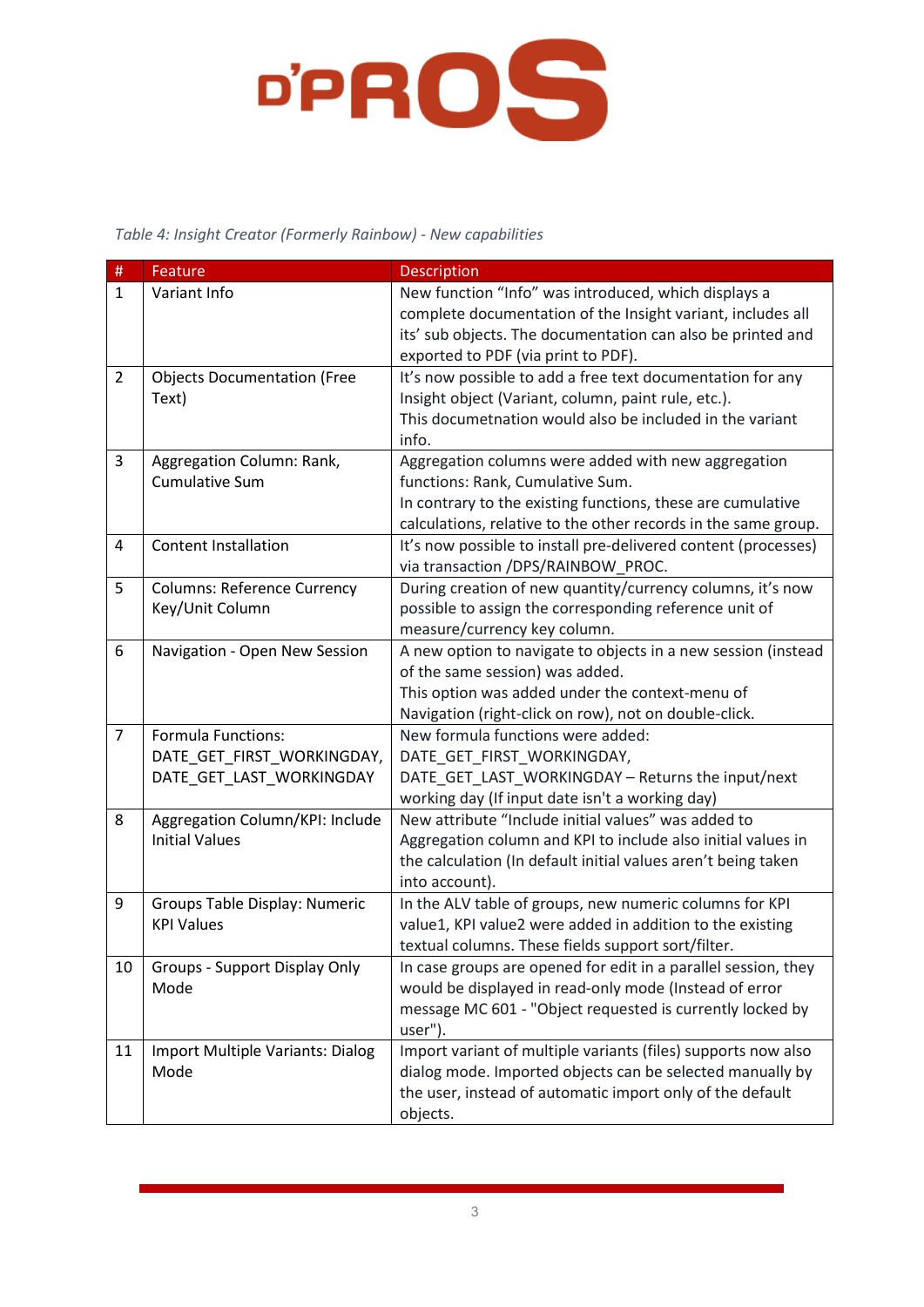

| 12 | <b>Toolbar Functions: Delete BAdl</b> |                                                                               |
|----|---------------------------------------|-------------------------------------------------------------------------------|
|    |                                       | In customizing /DPS/RAINBOW_IMG $\rightarrow$ Toolbar Functions $\rightarrow$ |
|    | <b>Implementation On Deletion</b>     | Define Toolbar Functions, deletion of toolbar functions                       |
|    |                                       | supports now automatic deletion of the corresponding Badl                     |
|    |                                       | implementation.                                                               |
| 13 | Aggregation Mode: Enable ALV          | In case of aggregation mode, ALV aggregation functions are                    |
|    | Aggregations For Aggregated           | now supported for aggregation columns with grouping by                        |
|    | Column                                | the report's key.                                                             |
|    |                                       | Functions are still not supported for other custom                            |
|    |                                       | aggregation columns.                                                          |
| 14 | Support Hierarchical ALV W/O          | For hierarchical ALVs, in the special case in which header                    |
|    | Item Data                             | level records exist, but w/o corresponding item level                         |
|    |                                       | records, data is now displayed (only with header data).                       |
| 15 | <b>Columns Overview: Navigation</b>   | Column navigation mapping was added the columns                               |
|    | Mapping                               | overview ALV.                                                                 |
| 16 | Authorizations/Functions              | Column mapping was added the functions overview ALV and                       |
|    | <b>Overview: Mapping Column</b>       | authorizations overview ALV.                                                  |
| 17 | <b>KPIs Overview: Aggregation</b>     | Columns Aggregation function, Include initial values were                     |
|    | Columns                               | added to the KPIs overview ALV.                                               |
| 18 | <b>Toolbar Functions: Copy</b>        | Function Copy was added to the toolbar of Functions                           |
|    | Function                              | overview.                                                                     |
| 19 | <b>Authorization Role Navigation</b>  | Two new navigation objects were introduced:                                   |
|    | Objects                               | /DCM/ROLE - Authorization Role                                                |
|    |                                       | /DCM/ROLEA - Role Authorization Data                                          |
|    |                                       | /DCM/ROLEU - Users by Authorization Role                                      |

*Table 5: Insight Creator (Formerly Rainbow) - Bug Fixes -*

| #              | <b>Bug</b>                                                                                          |
|----------------|-----------------------------------------------------------------------------------------------------|
| 1              | When setting an invalid transaction code in the Insight variant attributes (Create/Change           |
|                | variant), runtime error occured due to uncaught exception /DCM/CX_TCODE.                            |
| $\overline{2}$ | When the assigned report doesn't exist and User-specific flag is set, runtime error                 |
|                | OBJECTS OBJREF NOT ASSIGNED occured in method / DPS/CL RET REP VARIANT-                             |
|                | >USER VARIANT SELECT.                                                                               |
| $\overline{3}$ | In case of a report whose one of its' parameters is defined with elementary type P (w/o a data      |
|                | element. e.g. PARAMETERS p_amt TYPE p LENGTH 9 DECIMALS 2),                                         |
|                | runtime error may occur in method /DCM/CL_CA_DD_ELEM_TYPE->ELEMDESCR_GET due to                     |
|                | uncaught exception /DCM/CX_CA_DDIC_FIELD_INVALID.                                                   |
| $\overline{4}$ | In case of text column of an invalid table lookup (e.g. When the snapshot doesn't exist and/or      |
|                | the field doesn't exist in the snapshot anymore), runtime error                                     |
|                | OBJECTS OBJREF NOT ASSIGNED (exception CX SY REF IS INITIAL) may occur in method                    |
|                | /DPS/CL_RET_COLUMN_TEXT->IS_COLUMN_WITH_VAL_TEXT.                                                   |
| 5              | On execution of the original report ("Execute original report"), in case the report variant doesn't |
|                | exist, runtime error occured due to uncaught exception /DCM/CX_REPORT_VARIANT in method             |
|                | /DCM/CL_CA_REPORT_VARIANT=>VAR_CONTENTS_READ.                                                       |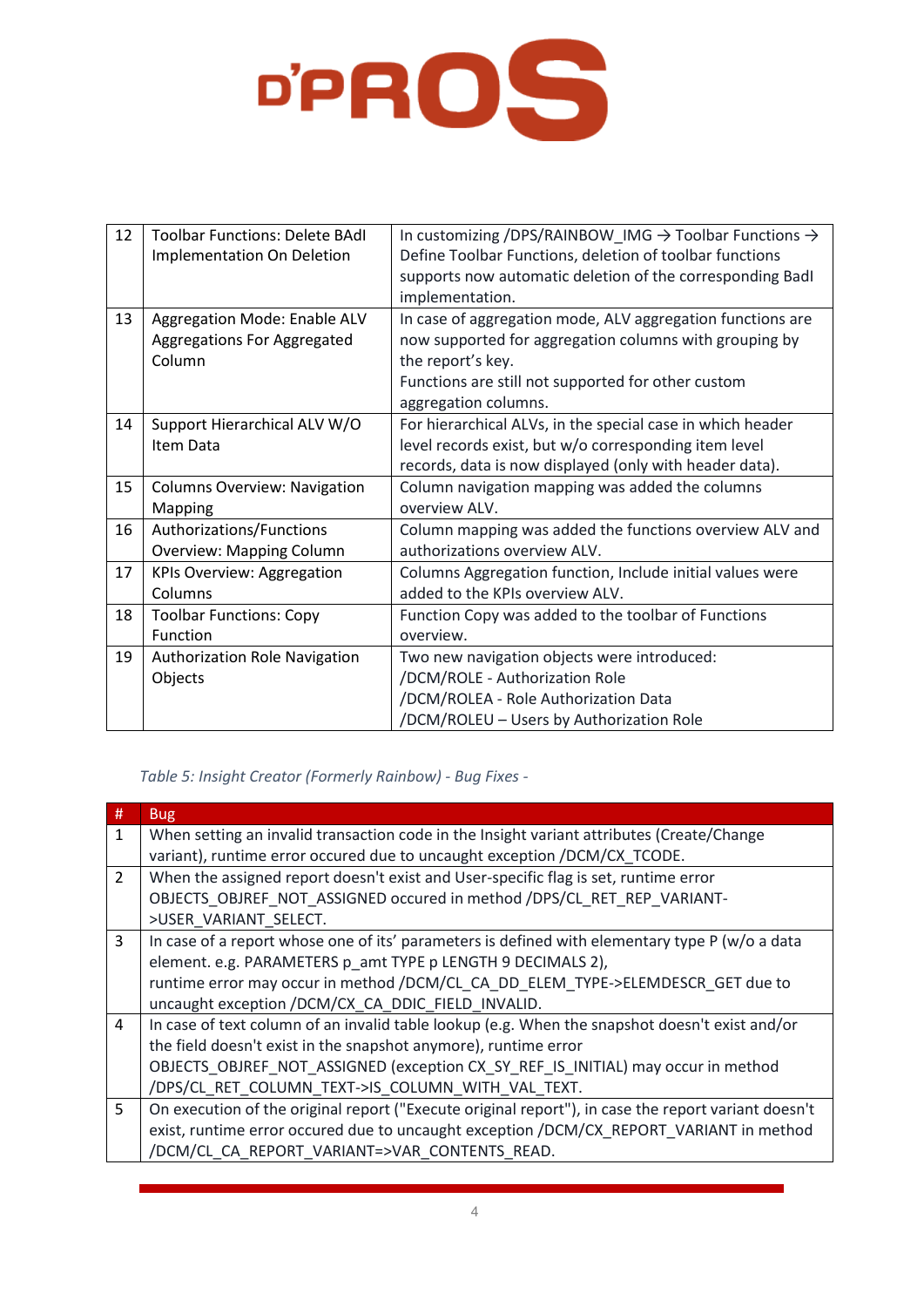

| $\#$           | <b>Bug</b>                                                                                           |
|----------------|------------------------------------------------------------------------------------------------------|
| 6              | In the SAPUI5 app, in case of comment columns whose content has multi-line text (with break          |
|                | line), the app may terminate with request error due to JSON parsing error.                           |
| $\overline{7}$ | In the ALV output, cell values with leading spaces were displayed without leading spaces.            |
|                | The correction is relevant only for NW release 7.02 and above (where note 1834924 - 'ALV Grid:       |
|                | Leading blanks' was introduced).                                                                     |
| 8              | During variant import, all the values with leading spaces the leading spaces were being omitted      |
|                | (e.g. column heading " with spaces" was converted into "with spaces".).                              |
| 9              | When formula function TIME FORMAT is used, in case an invalid value is set for the format            |
|                | parameter, runtime error UNCAUGHT EXCEPTION occured due to uncaught exception                        |
|                | /DCM/CX_DATE_FORMAT_INVALID.                                                                         |
| 10             | In the grouping tree, the user is able to change the layout and save it.                             |
|                | In case he set column No.records (REC_COUNT) as hidden, any refresh/execution of the report          |
|                | could lead to runtime error due to uncaught exception START_COLUMN_NOT_FOUND in method               |
|                | CL_ALV_TREE_BASE=>COLUMN_OPTIMIZE.                                                                   |
| 11             | While trying to assign a toolbar function w/o fields, error message /DPS/RET 115 - "No selection     |
|                | conditions defined" was raised while pressing OK and the function couldn't be set.                   |
|                | In addition, Table lookup column w/o criteria (fields) couldn't be set.                              |
| 12             | In field mapping (Table lookup, Toolbar function, etc.), entering a value of field/variable in       |
|                | lowercase leads to error message /DCM/CA 031 - "Field does not exist", instead of converting the     |
|                | value to uppercase.                                                                                  |
| 13             | In Table Lookup, in the very rare case in which the column name matches the mapping field (e.g.      |
|                | /DPS/DYNF001), setting (any) variable, led to error message /DCM/CA 031 - "Field does not<br>exist". |
| 14             | In case of a variable with an empty formula, pressing Reset (of an external value) didn't clear the  |
|                | value (although a warning was written to the log).                                                   |
| 15             | In case the parameter "Max. number of hits to be displayed" is defined as unrestricted (0) in        |
|                | system settings, the search help of Insight variant (available for parameter Variant ID in           |
|                | /DPS/RAINBOWALV) returned no results.                                                                |
| 16             | In formula column, when data element PERNR_D is used, error message 000 02 - "Enter a valid          |
|                | value" was raised and no value was set, even when the value is a valid personnel number.             |
| 17             | In the monitor (/DPS/RAINBOWALV), execution of variant from the Favorites/Recently Used list         |
|                | ignores the "Variant for sel." (Even when the flag is set, variant selection popup isn't being       |
|                | displayed).                                                                                          |
| 18             | In the column attributes screen, the attribute Condition was visible also for standard columns       |
|                | although it's irrelevant for them.                                                                   |
| 19             | For KPIs, the creation user and date/time weren't being set.                                         |
| 20             | In the Paint rules ALV, there was no authorization check for Display (like in any other object).     |
|                | Hence, users w/o display authorizations were able to view the list of rules.                         |
| 21             | In the ALV table of groups, there is an option to add also the KPI columns (/DPS/KPI001,             |
|                | /DPS/KPI002, etc.).                                                                                  |
|                | However, the headings of the KPI columns are incorrect: The heading was set with the data            |
|                | element instead of the KPI text.                                                                     |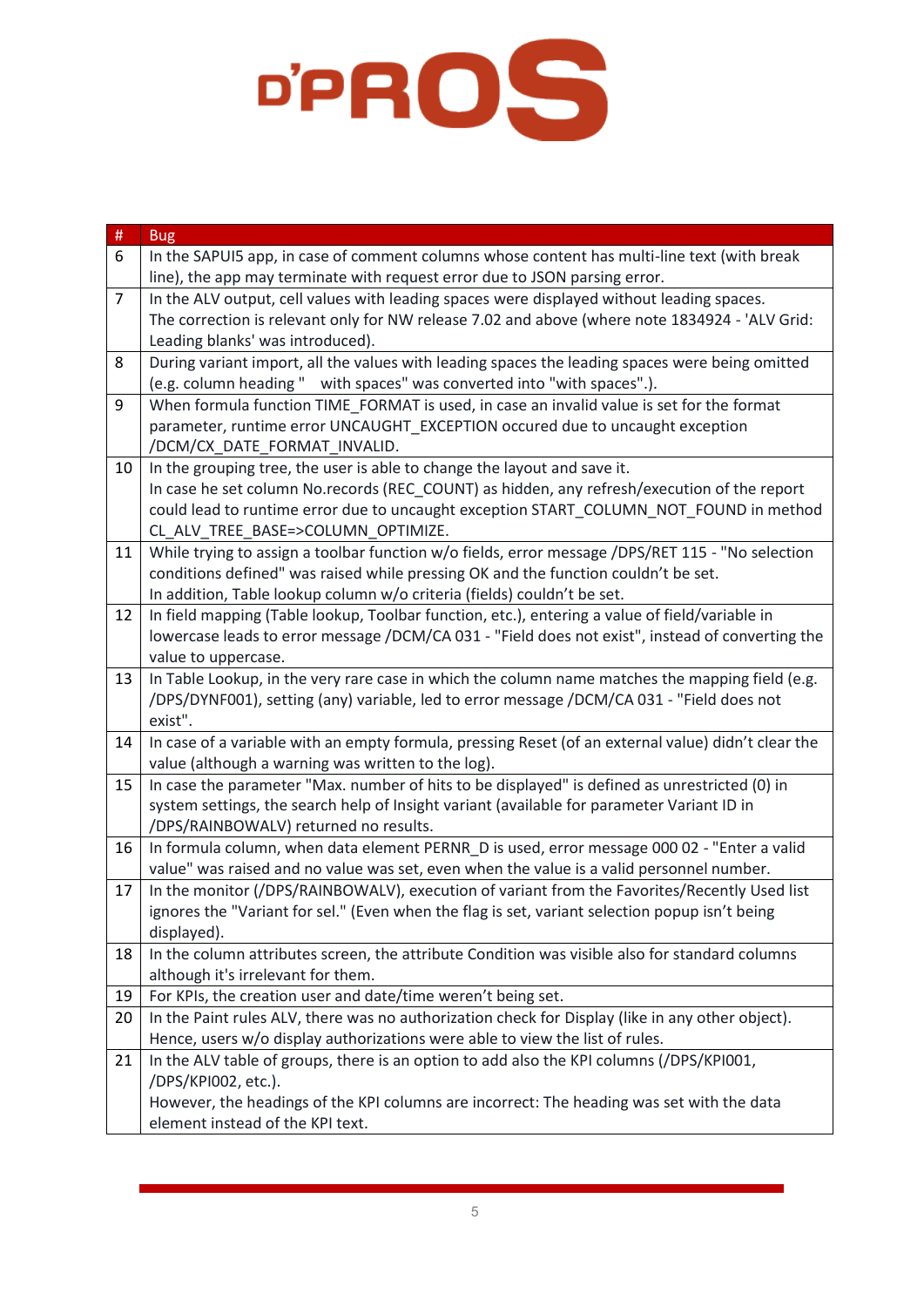

| $\#$ | <b>Bug</b>                                                                                            |
|------|-------------------------------------------------------------------------------------------------------|
| 22   | In the ALV table of groups, there is an option to add also the KPI columns for each KPI               |
|      | (/DPS/KPI001, /DPS/KPI002, etc.), in addition to the generic value 1, value 2 columns.                |
|      | In case of a KPI based on a decimal column (only decimal, not quantity/currency. e.g.                 |
|      | /DCM/DECV_10) and aggregation function SUM, the datatype of the KPI was string instead of             |
|      | decimal.                                                                                              |
|      | As a result, sorting/filter by this field leads to incorrect results (textual sort instead of numeric |
|      | one).                                                                                                 |
| 23   | During copy of a column which includes a variable for the heading, the variable wasn't being          |
|      | copied.                                                                                               |
| 24   | As part of load of ALV layout, the variables values are being updated.                                |
|      | However, in case of a dynamic column heading with variable, the column heading wasn't being           |
|      | updated on load of ALV (although that the corresponding variable value was updated).                  |
| 25   | In the maintenance of logical transactions (/DPS/RAINBOW_TCODEL), when at least one of the            |
|      | existing logical transactions is set with an invalid report, error message SF 458 - "Report ADASD     |
|      | does not exist" was raised and it was impossible to delete it (or make any other update).             |
| 26   | In case of a group based on an invalid table lookup (e.g. When the snapshot doesn't exist and/or      |
|      | the field doesn't exist in the snapshot anymore), runtime error                                       |
|      | OBJECTS_OBJREF_NOT_ASSIGNED (exception CX_SY_REF_IS_INITIAL) may occur in method                      |
|      | /DPS/CL_RET_GROUP_DATA->FIELD_VAL_TEXT.                                                               |
| 27   | During insert/deletion of insight objects (column, paint rule, etc.), change document (for object     |
|      | /DPS/RET) was created with incorrect change Indicator (CDHDR-CHANGE_IND): I (Insert) or D             |
|      | (Delete), instead of U (Update).                                                                      |
| 28   | When setting a color, in the color legend (search help), the descriptions of colors was incorrect:    |
|      | 410 - Blue, 110 - Background, instead of the opposite.                                                |